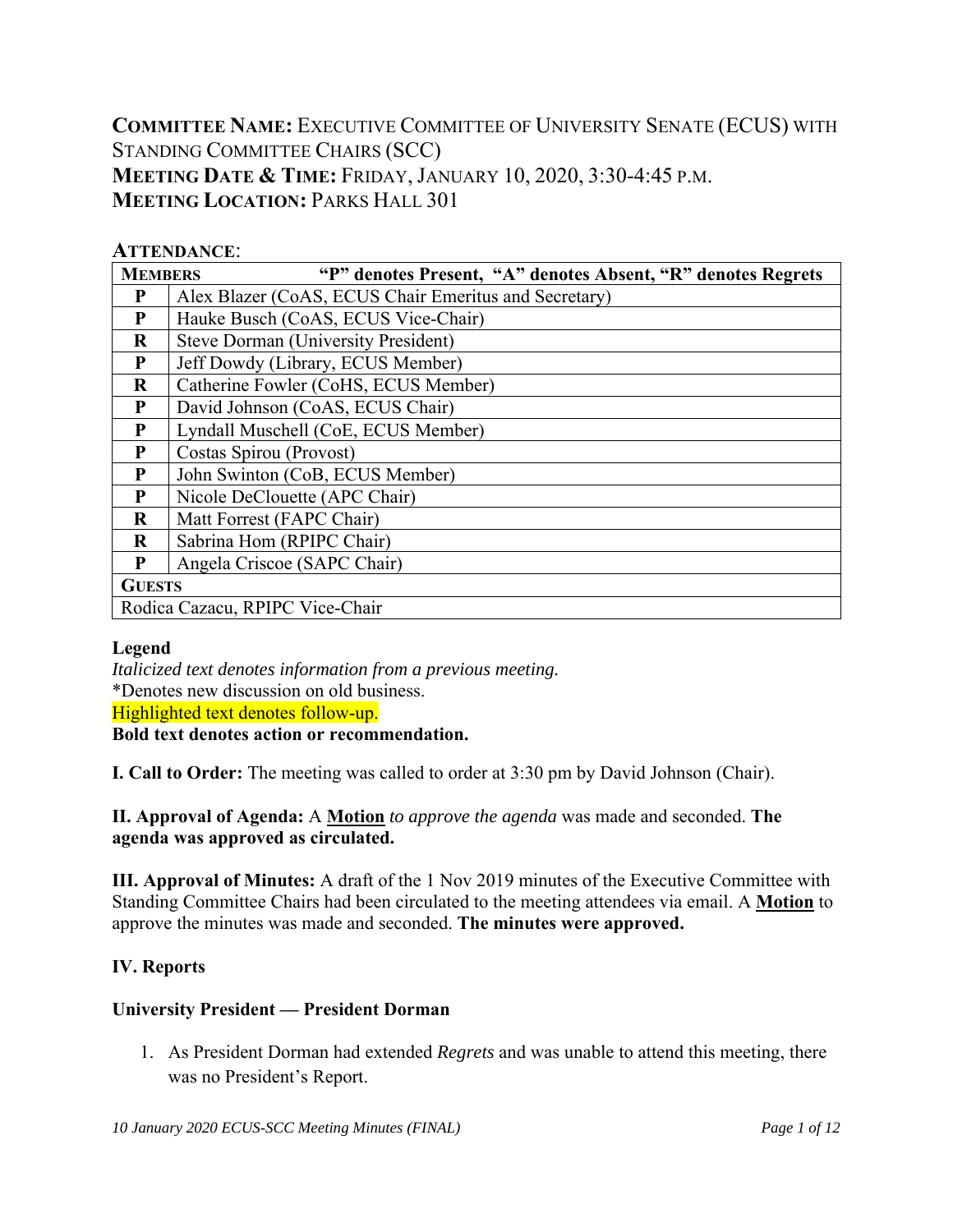#### **University Provost — Provost Spirou**

#### **1. General Education**

- a. The USG *General Education Implementation Group* met on December 17th.
- b. President Dorman and Dr. David de Posada, Professor of Spanish and French, Department of World Languages and Cultures serve on the Committee, representing Georgia College.
- c. The committee has identified a set of learning domains that are integral parts of the general education experience and are seeking feedback on these domains whether there is agreement that together they span the breadth general education; whether there is something fundamental that is currently not mentioned; and which are the most fundamental of these domains most appropriately delivered as learning experiences.
- d. Please provide feedback at https://www.usg.edu/redesigned\_general\_education

#### **2. Undergraduate Research Journal**

- **a.** Georgia College will be launching a national journal of undergraduate research that will accept student submissions. It will be titled *Undergraduate Research*. A Call for an Editor went out in late December.
- b. The editor will be a Georgia College faculty member. This editor will work with MURACE, the Office of Transformative Learning Experiences, and a national editorial board to help shape and craft the direction of this new journal. Duties include: Soliciting, receiving, and processing new contributions to the journal through the peer review process; Working with MURACE and the Editorial board to establish the journal's publishing policies; Working to establish all aspects of the journal (cover design, composition, etc); Providing input on all aspects of submissions from initial vetting of manuscripts to article selections for each issue; Establish pool of reviewers as necessary, in terms of size, topic specialty; Acting as spokesperson for Undergraduate Research; Developing and maintaining beneficial links with other journals and associated organizations
- c. The Editor will not be responsible for layout of the journal nor will this person be expected to host events during the academic year (other than potentially a launch party).
- d. The editorial board includes Dr. Eddie Watson (AAC&U), Dr. Jill Kinzie (coauthor of *Student Success in College,* Indiana University), Dr. Amy Buddie (Director of 2019 NCUR), and many other experts in the field of Undergraduate Research.
- **e.** For more information please contact Dr. Jordan Cofer.

#### **3. Music Therapy and Music Department**

- a. As a result of the deactivation of the Masters in Art Therapy program in Fall 2019, discussions began in the COHS about the possibility of the Music Therapy program and faculty joining the Department of Music in the College of Arts and Sciences.
- b. There is a long history of collaboration between the two units. Nearly fifty percent of the curriculum in music therapy (COHS) is supported by courses offered by the faculty in music (COAS). The faculty in the Music Department are also responsible for student auditions which are an admission requirement into the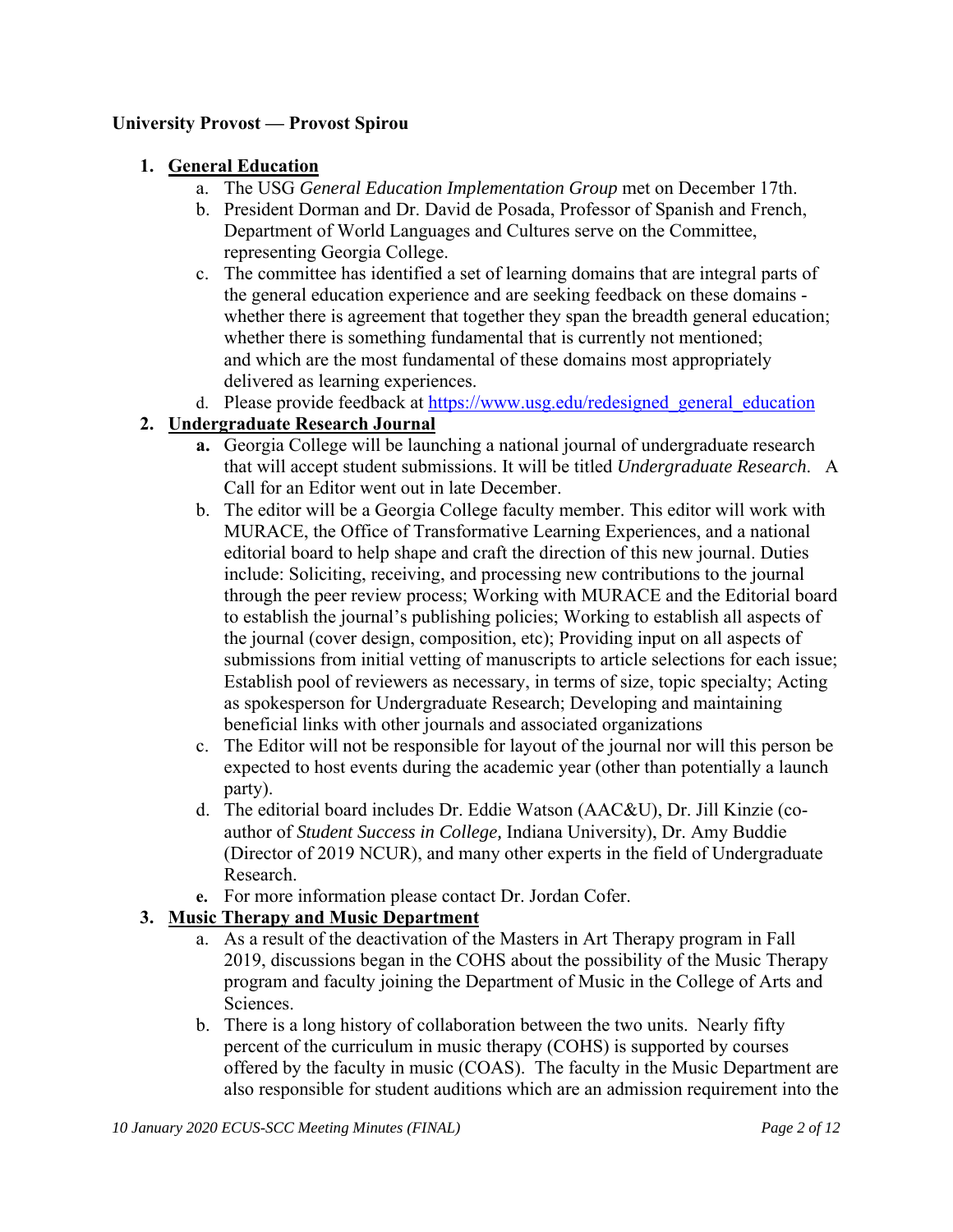music therapy program. Additionally, over the years, the music faculty have been working closely with the music therapy faculty to secure NASM (National Association of Schools of Music) accreditation. All Georgia College music programs are accredited by NASM.

c. On July 1, 2020 the music therapy faculty and programs will join the music faculty and programs in the College of Arts and Sciences. This will contribute to strengthening existing synergies and furthering the academic excellence of the Georgia College programs in music.

# 4. **Honors College Dean Search**

- a. A Search for a Dean of the College is currently underway.
- b. The first meeting of the committee was on January 6.
- c. Dr. Sheri Noviello is serving as the chair of the Search Committee. Members of the committee include Dr. Bob Sumowski, Dr. Christopher Clark, Anna Whiteside, Dr. Ashley Taylor, Dr. Dana Gorzelany-Mostak, Julian Lopez, Dr. Doris Moody, Dr. Aran MacKinnon,

# **5. Associate Provost and Director of the Graduate School Search**

- **a.** A Search for the Associate Provost is currently underway.
- b. Search committee members include Kay Anderson, Dr. Desha Williams, Jehan Eljourbagy, Dr. Marcela Chiorescu, Parris Story, and Dr. Sheryl Winn. Dr. David Johnson is the University Senate representative on the search committee and Dr. Mark Pelton is serving as chair.
- c. Applications were received through December  $15<sup>th</sup>$ . The search committee is now reviewing the applications and will meet on January  $9<sup>th</sup>$  to select semi-finalists for Skype interviews. On-campus interviews will be scheduled for the first two weeks in February in order to conclude the search by February 20<sup>th</sup>.

# 6. **College of Business Dean Search**

- a. Following a six-month search that was supported by Witt Kieffer, the Office of the Provost announced on January 2 the next Dean of the College of Business.
- b. Dr. Michael Stratton, University of North Carolina-Asheville will begin his tenure at Georgia College on July 1.

# **7. Executive Director of the Andalusia Institute Search**

- a. Dr. Irene Burgess will begin her work as Executive Director of the Andalusia Institute at the end of January.
- b. Previously, Dr. Burgess served as Executive Director of the Pennsylvania Consortium for the Liberal Arts (PCLA). She has held numerous positions in academic affairs including Provost and Dean, Associate Dean and as a faculty member in English Literature.
- c. Dr. Eric Tenbus served as Chair of the Search Committee. Members included Dr. Matthew Pangborn, Monica Delisa, and Matt Davis.

# **8. Summer Research Grants**

- **a.** The Office of Academic Affairs will be supporting the following faculty as part of the 2020 Georgia College Faculty Scholarship Support Program. The program will provide our colleagues with the opportunity to focus on disseminating their research, artistic work and/or teaching and learning scholarship in a peerreviewed publication and/or juried context.
- **b.** Award Recipients: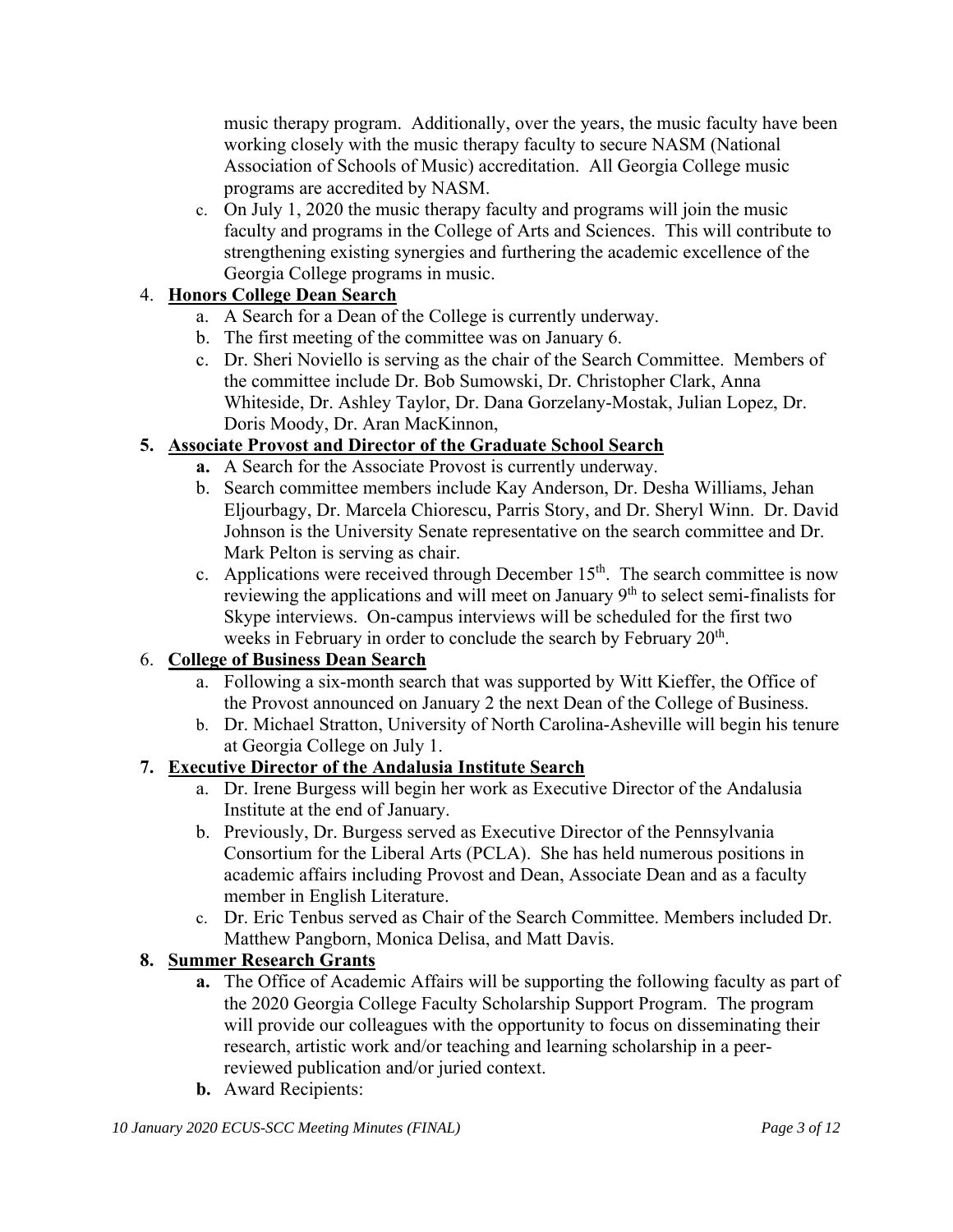- i. Dr. Jennifer Goldsberry, Assistant Professor of Nursing, College of Health Sciences
- ii. Dr. Katie Simon, Assistant Professor of English, College of Arts and Sciences
- iii. Ms. Sandra Trujillo, Professor of Art, College of Arts and Sciences
- iv. Dr. Mary Magoulick, Professor of English, College of Arts and Sciences
- v. Dr. Huaiyu Wang, Professor of Philosophy, College of Arts and Sciences

# **9. Curriculum Update from the USG**

# **a. Certificates:**

- i. Addition of a Certificate in Documentary Studies (CERO) to be offered by the Department of Communications, College of Arts & Sciences.
- ii. Addition of a Certificate in Nonprofit Leadership (CERG) to be offered by the Department of Government and Sociology, College of Arts & Sciences.
- iii. Deactivation of the Certificate in Latin American Studies (CERO).
- iv. Deactivation of the Certificate in European Union Studies (CERO).

#### b. **Major/ Concentrations**:

- i. Addition of the Concentration in Global Studies to be offered in the B.A. in Liberal Studies offered by the Department of Philosophy, Religion, and Liberal Studies, College of Arts & Sciences.
- ii. Addition of the Concentration in Data Analytics in Information Systems to be offered in the BBA – Management Information Systems Major offered by the Department of Information Systems and Computer Science, College of Business.
- iii. Deactivation of the Concentration in Third World Studies currently offered in the B.A. in Liberal Studies - by the Department of Philosophy, Religion, and Liberal Studies, College of Arts & Sciences.

# **c. Major Programs:**

- i. Deactivation of the Masters of Arts (MA) Major: Art Therapy
- ii. Deactivation of the RN to Bachelor of Science in Nursing (BSNC)
- iii. Deactivation of the Bachelor of Arts (BA) –Major: Economics

#### **10. The 2020 GC Journeys/MURACE Undergraduate Research Mini-Grant award winners:**

- a. Department of Chemistry, Physics and Astronomy
- b. Department of Communication
- c. Department of Government & Sociology
- d. Department of Music
- e. School of Health & Human Performance x2
- f. Department of History & Geography
- g. Department of Biological and Environmental Sciences
- h. Department of English
- i. Department of Psychological Science
- **11. Professional Leave** 
	- a. The purpose of professional leave is to refresh and reinvigorate tenured faculty members; to improve, through appropriate activity, the academic qualifications and teaching competence of the faculty; to encourage productive scholarly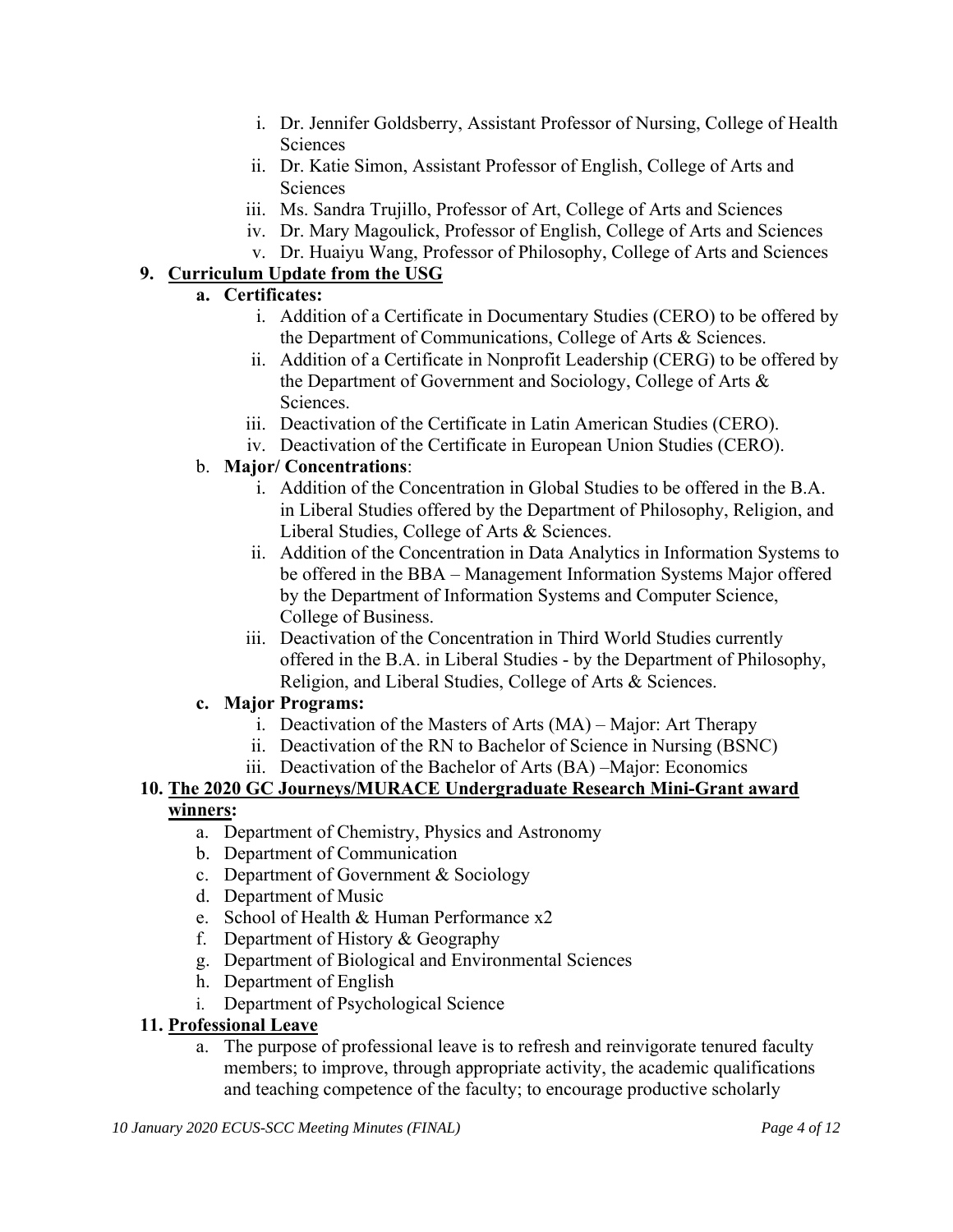research; and to stimulate contributions of high caliber in the future that will enhance the stature of both the individual and the University. Congratulations to the following:

|                | i. Valerie Aranda    | Fall 2020     | Art                                |
|----------------|----------------------|---------------|------------------------------------|
| ii.            | Sandra Trujillo      | Spring $2021$ | Art                                |
| iii.           | Gretchen Ionta       | Spring 2021   | Biological & Environmental         |
|                | Sciences             |               |                                    |
| iv.            | Andrei Barkovskii    | Spring $2021$ | Biological & Environmental         |
|                | Sciences             |               |                                    |
| $V_{\cdot}$    | <b>Scott Dillard</b> | Spring 2021   | Communication                      |
| vi.            | Jan Hoffmann         | Fall 2020     | Communication                      |
| vii.           | Stephanie McClure    | Fall 2020     | Government & Sociology             |
| viii.          | J.F. Yao             | Spring 2021   | Information Systems & Computer     |
|                | Science              |               |                                    |
| $\mathbf{X}$ . | Tsu-Ming Chiang      | Spring 2021   | Psychological Science              |
|                | x. Yeprem Mehranian  | Fall 2020     | Professional Learning & Innovation |

# **12. Upcoming Dates**

- a. Inclusive Excellence Research Grant: Deadline extended to January 15, 2020
- b. Momentum Summit III (January 28-29, University of Georgia)
- c. State of the University Address (February 7, 2020)

#### 13. **ECUS-SCC Discussion**

#### a. **Undergraduate Research Journal**

- i. Question: Is there a format? Can creative projects or a researched documentary be included? Answer: Yes.
- ii. Question: What is the impact on *The Corinthian*? Answer: There is no impact on *The Corinthian* because the journal may included contributions from GC students but it can receive submissions from students around the country.

#### **Subcommittee on Nominations (SCoN) — Chair Hauke Busch**

- **1. At Large Senator Election**: Nominations for the At Large Senator nominations will be open from 4-14 Feb. Please ask around the departments for nominations.
- **2. Faculty Senator Election**: Election Results for the colleges are due 2 Feb.

# **3. Revisions to the Slate of Nominees**

- **a. Resources, Planning, and Institutional Policy Committee (RPIPC)**
	- **i.** The new staff council designee is: TBA
- **b. Student Affairs Policy Committee (SAPC)** 
	- i. The new staff council senator is: Kevin Blanch effective 3 Jan 2020
	- ii. The new staff council designee is: TBA

# **Executive Committee of University Senate (ECUS) — Chair David Johnson**

1. **Hate Speech Vandalism**: On December 2, after the incident of hate-speech vandalism in one of the university dorms, President Dorman called a meeting with the members of the President's Commission on Diversity (PCOD) and charged them to bring to him

*10 January 2020 ECUS-SCC Meeting Minutes (FINAL) Page 5 of 12*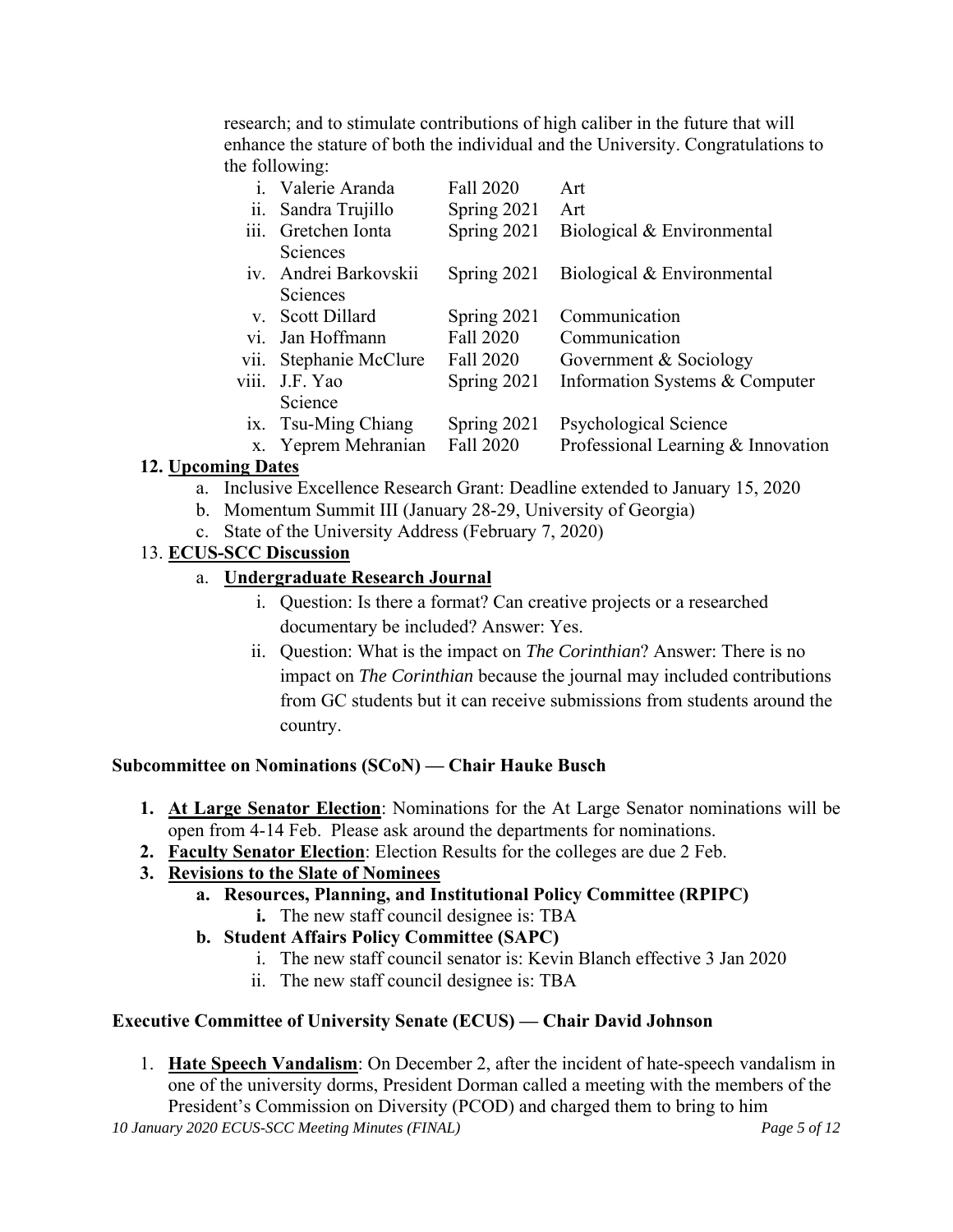recommendations on how Georgia College could better tackle hate-speech issues and look at unexplored avenues for positive transformation for our campus culture. Since then, PCOD had three meetings in which a list of short-term and long-term goals was created. It is my understanding a list of recommendations to meet those goals was submitted to President Dorman today.

- 2. **Disability Services**: ECUS has confirmed with David Anderson from Disability Services that he will give a presentation at our next university senate meeting. This presentation will include best practices on interaction and accommodation for students with needs related to disability, as well as how to make class documents accessible.
- 3. **Staff Council**: We were recently informed that Christopher Newsome has stepped down in his role as Chair of Faculty Council, and Chair-Elect Kevin Blanch will take his place. Mr. Blanch will work to get the number of elected staff senators and appointees up to compliance with our bylaws.
- 4. **Governance Calendar**: The 2020-2021 Governance Calendar Workgroup will submit a final draft of next year's calendar for vote at the next ECUS meeting. The only recent change since the last draft of the calendar is that New Faculty Orientation will be moved one day later, to Tuesday-thru-Friday (instead of Mon-thru-Thursday) on the first week of August.
- 5. **Senate Representation on University-Wide Committees**: ECUS discussed whether or not some of the University Wide Committees needed an **elected** senate representative, or if it would be enough for a faculty volunteer to serve. ECUS will follow up with individual university committee chairs to seek input.
- 6. **Academic Calendar**: Lastly, there was open discussion about the negative impacts on faculty [read: faculty complaints] of starting classes so early in January. John Swinton was very careful to complain about both sides of the issue.
- **7. University Senate Budget**: The general university senate budget began the school year with \$5,000. We spent \$1,934.75 on the remaining balance for the governance retreat in August, and \$774.48 for our USG Faculty Council representatives to attend the October meeting. That leaves us with \$2,290.77, which is more than enough to cover our two remaining anticipated expenses: the USGFC April meeting trip and the deposit on next year's governance retreat.
- **8. Foundation**: Our foundation account remains untouched.

# **Academic Policy Committee (APC) — Chair Nicole DeClouette**

#### **1. Prohibitions and Penalties Guide Discussion:**

- a. APC Chair reported that ECUS steered this item to FAPC.
- b. APC members reported that they noticed the Prohibitions and Penalties Guide for the first time during the annual compliance training. The training included a statement that you had to agree to the policy but there was no link to access the policy.

# **2. Copyright Policy and Fair Use Checklist Training**:

- a. APC members are looking to write two recommendations. Bryan Marshall will draft the language for both proposals for APC to review at the February meeting:
	- i. Recommendation to add the Copyright Policy and Fair Use Checklist Training to: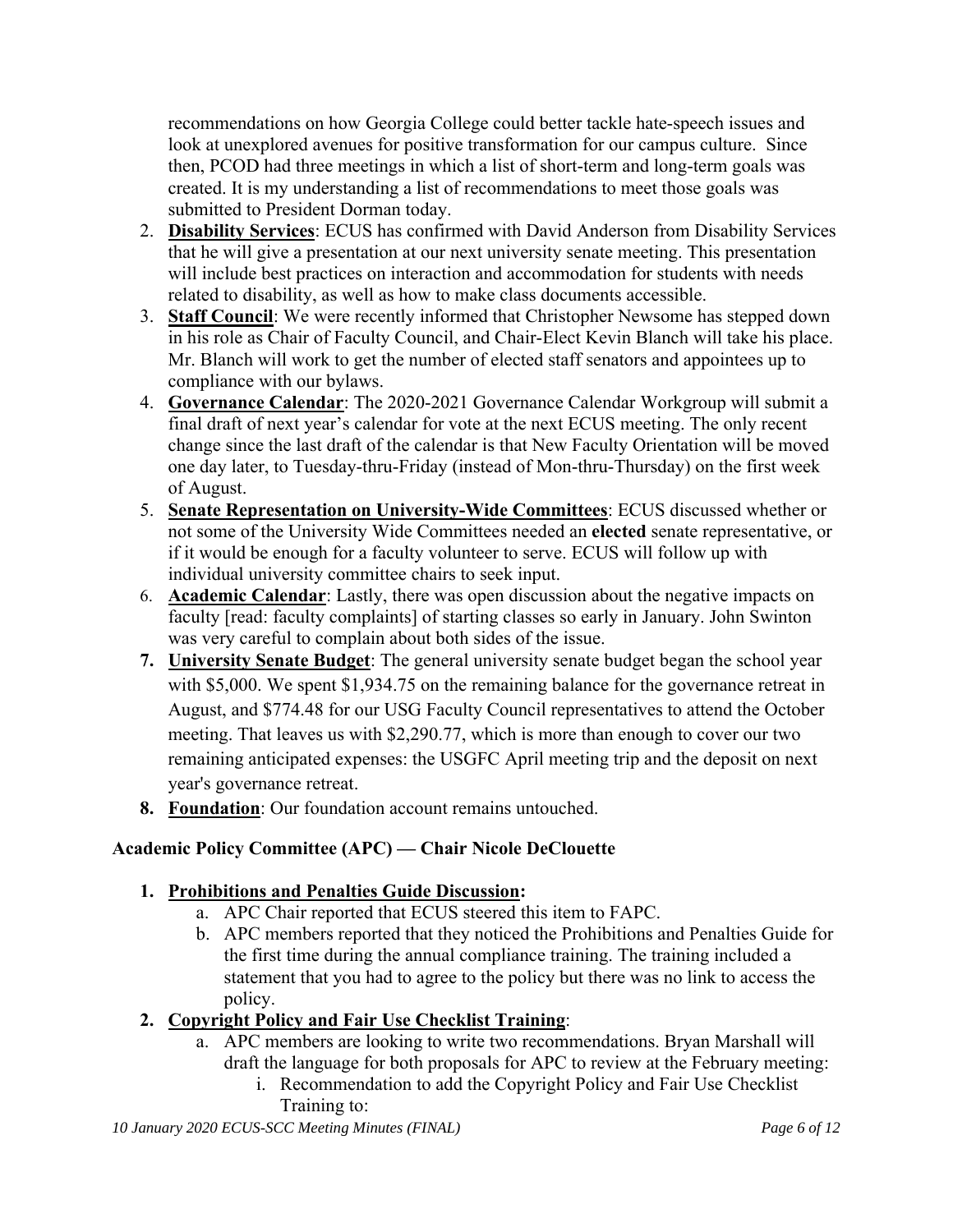- 1. D2L Splash Page (for both faculty and students)
- 2. Annual Compliance Training (for faculty)
- ii. Recommendation to add the Copyright Policy to Required Syllabus Statements (for students)

#### **3. Open Discussion:**

- a. There was a lot of discussion about the semester start time:
- b. Members were concerned about next spring's mid-week start time and splitting finals week over the weekend.
- c. RPIPC may be interested in the housing concerns that this caused (not specified)
- d. Question: If the Academic Calendar is under the purview of APC, why has APC not had more voice in planning the calendar?
- e. Do meeting minutes exist? A paper trail? Need for increased transparency about this process.

#### **Faculty Affairs Policy Committee (FAPC) — Chair Matt Forrest**

#### 1. **Prohibitions and Penalties Progressive Discipline Guide**:

- a. HR representatives Carol Ward and Amber Collins were invited to speak about the Prohibitions and Penalties/Progressive Discipline Guide. Carol started this information is shared with new hires during orientation. She said there is probably more HR can do during the annual compliance training to help employees know that the policy in question is in effect.
- b. Carol mentioned the existence of both USG and University policies pertaining to employees. She said that this document does not replace existing university policies. We adhere to both university and USG policies. She acknowledged that the Prohibitions and Penalty Guide contains some policies (such as uniforms) that do not apply to faculty.
- c. Mr. Forrest asked who the policy was designed for. Ms. Ward said it was designed for both faculty and staff. She mentioned that issues such as academic freedom are separate from this document. She said that regarding rules applying to faculty, HR follows both system and departmental policies. Mr. Forrest suggested that this point be noted in the guide and corresponding documentation that faculty signs.
- d. It was noted that carrying firearms by faculty was prohibited by BOR policies despite the campus carry law. Dr. Blumenthal noted that he believed this was not the case and referred all to the guidance document from the chancellor regarding the implementation of the campus carry law and noted that HR's document is not consistent with the chancellor's guidance.
- e. Mr. Forrest asked if faculty will have a role in the next review of the document. Ms. Ward said she thinks so, though the policy is not scheduled to be revised at the present time. She said further discussions of the guide's content take place between HR and legal counsel as appropriate based on need. Ms. Ward noted it was last revised in 2017.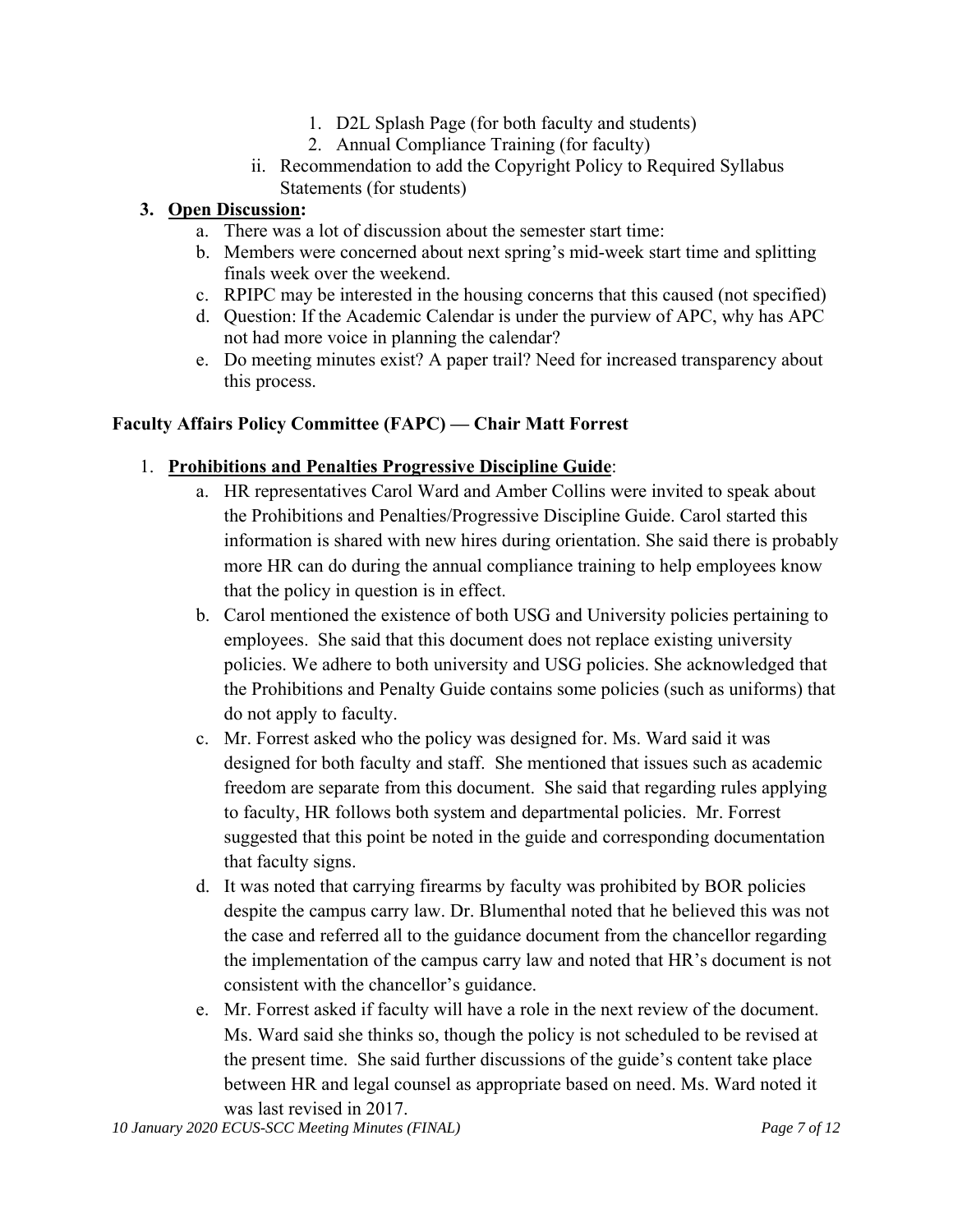- f. In a discussion of which policies govern faculty management, she said that Section 800 of USG policies applies to all employees while 8.3 applies directly to faculty. Referring to an example of one policy in the guide and its vagueness, Dr. Blumenthal asked about the provision banning gambling, Ms. Ward noted that that policy applies to behavior of employees on-campus and not in their personal lives.
- g. Mr. Forrest noted that suspension was listed within the policy as ranging from 1-5 days, while he knew of cases of investigations into faculty that were longer than that in length.. Ms.Ward stated that the 1-5 days suspension policy represents punitive action and is unrelated to administrative leave. In response to Ms. Ward's question of future faculty representation on any review of the guide, the committee suggested multiple faculty members, with at least one faculty member coming from FAPC, be invited to participate.
- h. During the next revision of this policy, more than one faculty member should be involved as members of the revision committee, including at least one member of FAPC.
- i. The committees recommends to ECUS and the Faculty Senate that a conversation take place about whether an ombuds position might be beneficial to the University.
- j. HR pledged to revise the current document by adding a statement clarifying to whom the Prohibitions and Penalties guide applies.

# **2. Ombud:**

- a. Mr. Forrest inquired about whether the presence of an ombudsperson has received any consideration by HR to supply a non-biased investigator. He asked whether there should be an ombudsperson here at GC.
- b. Dr. Clark noted that several years ago an ombudsperson was appointed to help investigate issues within the College of Business. Ms. Ward mentioned that years ago there was a discussion at the university level regarding whether an ombudsperson was necessary. She stated her belief that HR has no trouble with being impartial regarding personnel matters. Dr. Weese mentioned that GA Tech, West GA, and Kennesaw have established offices of ombuds.

# 3. **ECUS-SCC Discussion:**

# a. **Prohibitions and Penalties Progressive Discipline Guide**:

- i. Comment: Faculty are subject to both USG policy and GC Prohibitions policy. It should be that USG policy supersedes GC policy, but it doesn't seem to be clear.
- ii. Question: Can we separate faculty and staff policies like USG does? Follow Up: Matt Forrest will ask Carol Ward about separation of policies, as well as ask Carol Ward to visit Senate.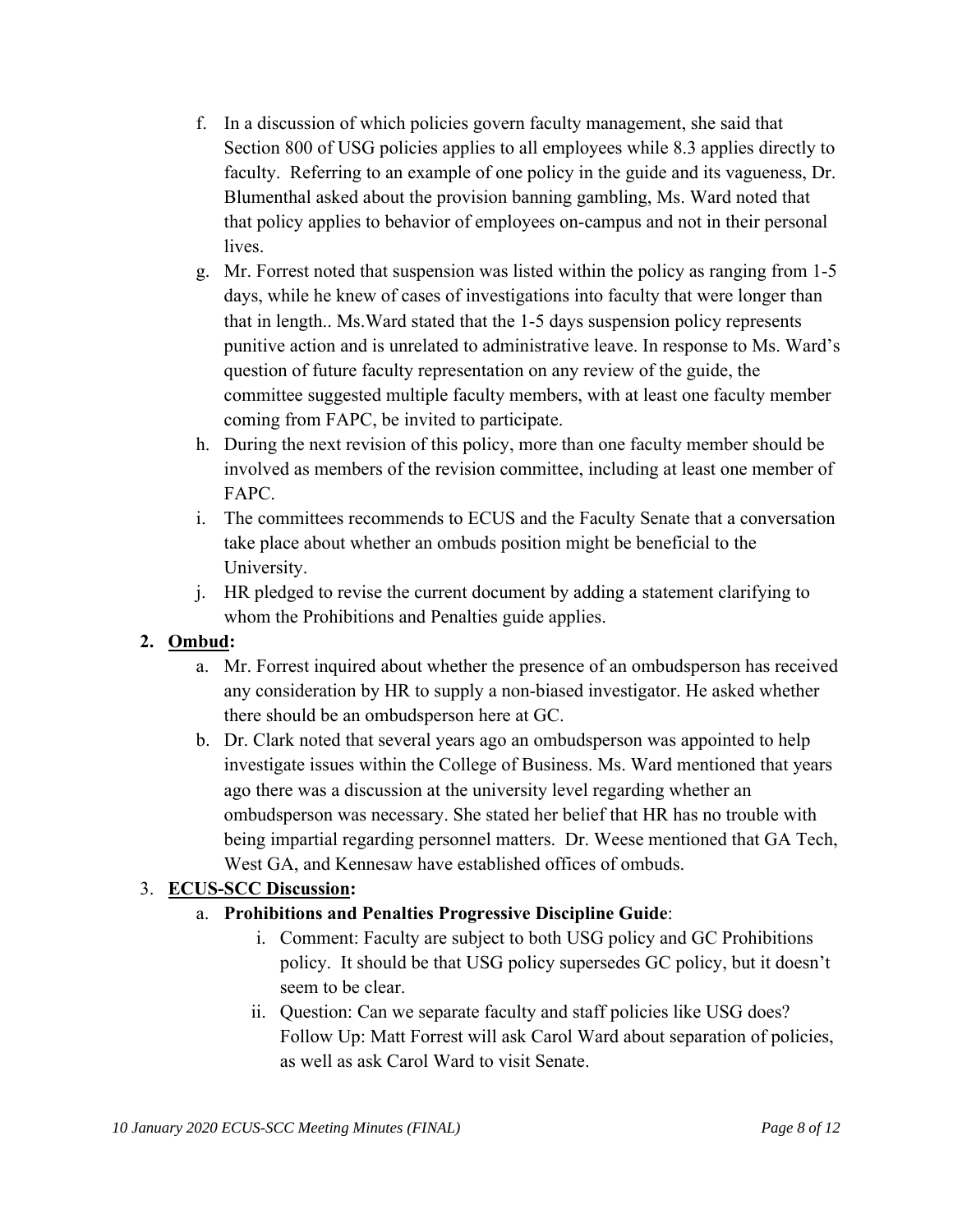#### **Resources, Planning and Institutional Policy Committee (RPIPC) — Vice-Chair Rodica Cazacu for Chair Sabrina Hom**

1. **Meeting Cancelled**: RPIPC did not meet for its previously scheduled 10 Jan 2020 2:00- 3:15 p.m. meeting.

#### **Student Affairs Policy Committee (SAPC) — Chair Angela Criscoe**

- 1. **Student Complaint Portal**: We reviewed the student complain portal to see if any updates had been made.
	- a. No updates have been made.
	- b. Suggestions include: Move to a location that is easily identifiable and accessible to students (D2L), update user interface to make it more welcoming.
	- c. We will follow up with Dr. Brooks.
- 2. **Diversity Town Hall:** Discussion of planning and implementing a diversity town hall at Georgia College.
	- a. Discussed feasibility of implementing a diversity town hall this semester.
	- b. Identified two dates for the Diversity Town Hall Monday, March 30  $&$  Tuesday, March 31, 2020.
	- c. Next steps Meet with Dr. Denard and check for location availability on the two suggested dates
	- d. A motion passed to request a formal recommendation to the Provost to sponsor a committee in developing the town hall.

#### **V. Unfinished Business**

#### **2020-2021 Governance Calendar — Workgroup Chair David Johnson**

1. **Updates**: The 2020-2021 Governance Calendar Workgroup will submit a final draft of next year's calendar for vote at the next ECUS meeting. The only recent change since the last draft of the calendar is that New Faculty Orientation will be moved one day later, to Tuesday-thru-Friday (instead of Mon-thru-Thursday) on the first week of August.

#### **VI. New Business**

None

#### **Steering of Items to Committees**

1. ECUS-SCC steered no items to standing committees.

#### **University Senate Agenda and Minutes Review**

#### **1. Tentative Agenda 14 Jan 2020**

a. **Motions** There will be one motion on the agenda of this meeting of University Senate.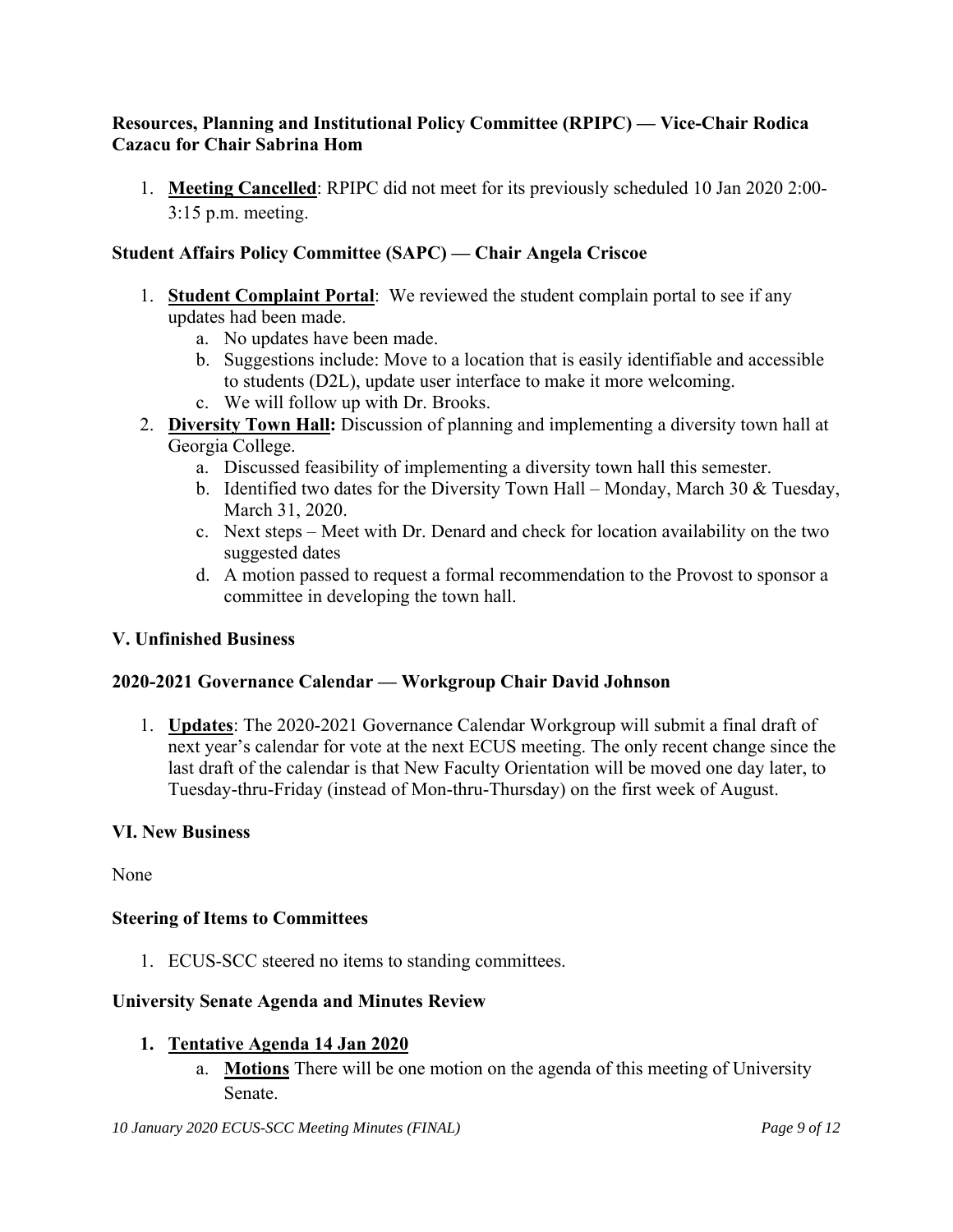- i. SCoN: Revision to the Slate of Nominees
- **b. Reports** Administrative reports and committee reports will also be agenda items.
- **c. Supplemental Items of Business** 
	- i. David Anderson, Director of Disability Services, report on ADA resources
- **2. University Senate Minutes Review** A **Motion** *that the DRAFT minutes of the 15 November 2019 meeting of the 2019-2020 University Senate be circulated for university senator review* was made and seconded. **The motion to circulate the minutes was approved.**

#### **VII. Open Discussion**

**1. Disability Services Report to University Senate**: Question: Will David Anderson, Director of Disability Services, present on accessibility as well? Answer: Yes, he will present on both disability and accessibility resources. Follow Up: David Johnson will ask David Anderson and Jim Berger, Director of Center for Teaching and Learning, to provide University Senate with ADA compliance documents.

#### **VII. Next Meeting**

- **1. Calendar**
	- a. University Senate Meeting Friday, January 24, 3:30 p.m., A&S 2-72
	- b. ECUS Meeting Friday, February 14, 2:00 p.m., Parks Hall 301
	- c. ECUS+SCC Meeting Friday, February 14, 3:30 p.m., Park Hall 301
- **2. Tentative Agenda**: Some of the deliberation today may have generated tentative agenda items for ECUS and ECUS-SCC meetings. David Johnson will ensure that such items (if any) added are added to the agenda of a future meeting of ECUS or ECUS-SCC.

**VIII. Adjournment:** As there was no further business to consider, a **Motion** *to adjourn the meeting* was made and seconded. **The motion to adjourn was approved and the meeting adjourned at 4:18 p.m.** 

**Distribution:** First, these minutes will be sent to committee members for review; second, they will be posted to the minutes website.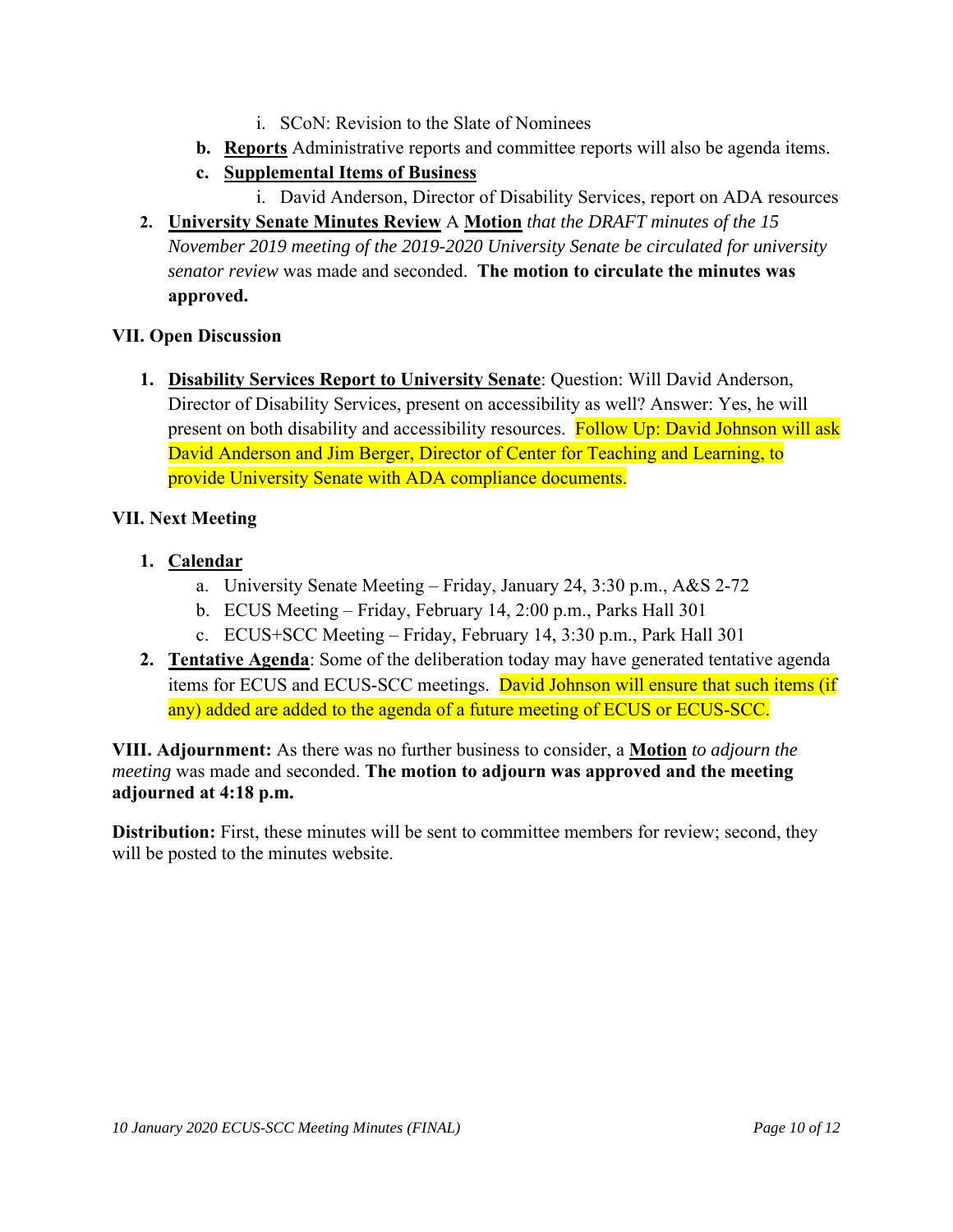# **COMMITTEE NAME:** EXECUTIVE COMMITTEE OF THE UNIVERSITY SENATE (ECUS) WITH STANDING COMMITTEE CHAIRS (SCC) **COMMITTEE OFFICERS:** DAVID JOHNSON (CHAIR), HAUKE BUSCH (VICE-CHAIR), ALEX BLAZER (SECRETARY) **ACADEMIC YEAR:** 2019-2020

# **AGGREGATE MEMBER ATTENDANCE AT COMMITTEE MEETINGS FOR THE ACADEMIC YEAR:**

| Acronyms                    |                                                 | EFS = Elected Faculty Senator                                                       |              |              |              |      |     |      |                |                  |                  |
|-----------------------------|-------------------------------------------------|-------------------------------------------------------------------------------------|--------------|--------------|--------------|------|-----|------|----------------|------------------|------------------|
|                             |                                                 | $CoAS = College$ of Arts and Sciences; $CoB = College$ of Business; $CoE = College$ |              |              |              |      |     |      |                |                  |                  |
|                             | of Education; CoHS = College of Health Sciences |                                                                                     |              |              |              |      |     |      |                |                  |                  |
| <b>Meeting Dates</b>        |                                                 | 9/6                                                                                 | 10/4         | 11/1         | 1/10         | 2/14 | 3/6 | 4/10 | ${\bf P}$      | $\mathbb{R}$     | A                |
| Alex Blazer                 |                                                 |                                                                                     |              |              |              |      |     |      |                |                  |                  |
|                             | EFS, CoAS, ECUS                                 |                                                                                     | P            | $\mathbf{P}$ | P            |      |     |      | 4              | $\boldsymbol{0}$ | $\theta$         |
| Chair Emeritus,             |                                                 | P                                                                                   |              |              |              |      |     |      |                |                  |                  |
| <b>ECUS</b> Secretary       |                                                 |                                                                                     |              |              |              |      |     |      |                |                  |                  |
| Hauke Busch                 |                                                 |                                                                                     |              |              |              |      |     |      |                |                  |                  |
| EFS, CoAS, ECUS             |                                                 | P                                                                                   | P            | $\mathbf P$  | $\mathbf{P}$ |      |     |      | 4              | $\theta$         | $\theta$         |
| Vice-Chair                  |                                                 |                                                                                     |              |              |              |      |     |      |                |                  |                  |
| <b>Steve Dorman</b>         |                                                 | $\rm R$                                                                             | R            | $\rm R$      | R            |      |     |      | $\theta$       | $\overline{4}$   | $\theta$         |
| <b>University President</b> |                                                 |                                                                                     |              |              |              |      |     |      |                |                  |                  |
| Jeff Dowdy                  |                                                 |                                                                                     |              |              |              |      |     |      |                |                  |                  |
| EFS, Library, ECUS          |                                                 |                                                                                     | P            | $\mathbf P$  | $\mathbf{P}$ |      |     |      | 3              | $\overline{0}$   | $\overline{0}$   |
| Member                      |                                                 |                                                                                     |              |              |              |      |     |      |                |                  |                  |
| <b>Catherine Fowler</b>     |                                                 |                                                                                     |              |              |              |      |     |      |                |                  |                  |
| EFS, CoHS, ECUS             |                                                 | P                                                                                   | $\mathbf{P}$ | R            | R            |      |     |      | $\overline{2}$ | $\overline{2}$   | $\overline{0}$   |
| Member                      |                                                 |                                                                                     |              |              |              |      |     |      |                |                  |                  |
| David Johnson               |                                                 |                                                                                     |              |              |              |      |     |      |                |                  |                  |
| EFS, CoAS, ECUS             |                                                 | P                                                                                   | $\mathbf{P}$ | $\mathbf{P}$ | $\mathbf{P}$ |      |     |      | 4              | $\theta$         | $\theta$         |
| Chair                       |                                                 |                                                                                     |              |              |              |      |     |      |                |                  |                  |
| Lyndall Muschell            |                                                 |                                                                                     |              |              |              |      |     |      |                |                  |                  |
| EFS, CoE, ECUS              |                                                 | P                                                                                   | P            | $\mathbf{P}$ | $\mathbf P$  |      |     |      | 4              | $\theta$         | $\theta$         |
| Member                      |                                                 |                                                                                     |              |              |              |      |     |      |                |                  |                  |
| Costas Spirou               |                                                 |                                                                                     |              |              |              |      |     |      |                |                  |                  |
| Provost                     |                                                 | $\mathbf{P}$                                                                        | $\mathbf{P}$ | $\mathbf{P}$ | $\mathbf{P}$ |      |     |      | 4              | $\boldsymbol{0}$ | $\overline{0}$   |
| John Swinton                |                                                 |                                                                                     |              |              |              |      |     |      |                |                  |                  |
| EFS, CoB, ECUS              |                                                 | P                                                                                   | R            | $\mathbf P$  | P            |      |     |      | 3              | 1                | $\overline{0}$   |
| Member                      |                                                 |                                                                                     |              |              |              |      |     |      |                |                  |                  |
| Nicole DeClouette           |                                                 |                                                                                     |              |              |              |      |     |      |                |                  |                  |
| <b>APC</b> Chair            |                                                 | R                                                                                   | R            | $\mathbf{P}$ | $\mathbf{P}$ |      |     |      | $\overline{2}$ | $\overline{2}$   | $\theta$         |
| <b>Matt Forrest</b>         |                                                 |                                                                                     |              |              |              |      |     |      |                |                  |                  |
| <b>FAPC</b> Chair           |                                                 | $\mathbf{P}$                                                                        | $\mathbf{P}$ | R            | $\mathbf{P}$ |      |     |      | 3              | 1                | $\theta$         |
| Sabrina Hom                 |                                                 |                                                                                     |              |              |              |      |     |      |                |                  |                  |
| <b>RPIPC</b> Chair          |                                                 | $\mathbf P$                                                                         | $\mathbf P$  | P            | R            |      |     |      | 3              | 1                | $\boldsymbol{0}$ |

*10 January 2020 ECUS-SCC Meeting Minutes (FINAL) Page 11 of 12*